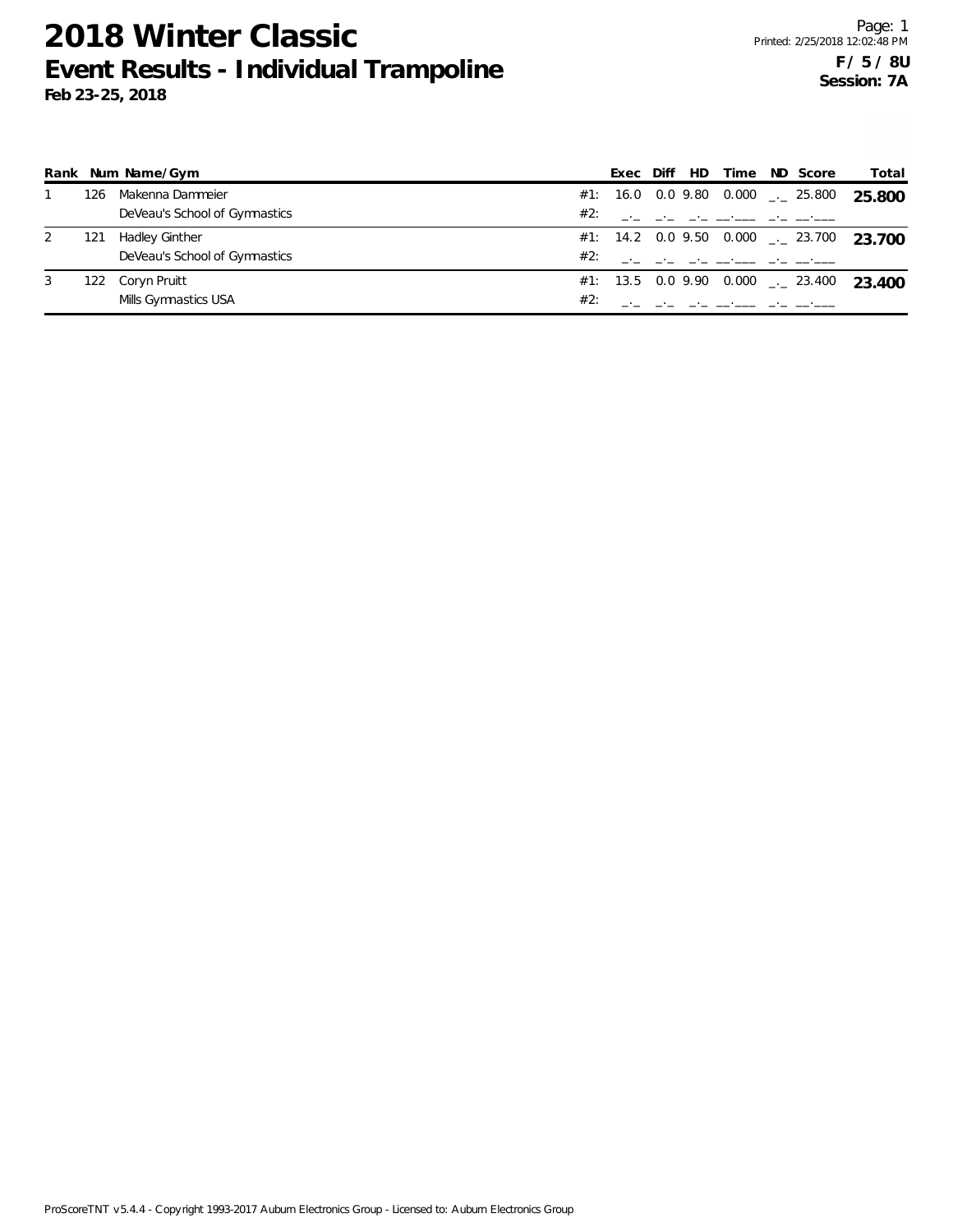|                |     | Rank Num Name/Gym                                 |            | Exec | Diff       | HD | Time               | ND Score             | Total  |
|----------------|-----|---------------------------------------------------|------------|------|------------|----|--------------------|----------------------|--------|
|                | 131 | Abby Houser<br><b>Integrity Athletics</b>         | #1:<br>#2: | 15.5 | $0.0$ 9.70 |    | 0.000              | $\frac{1}{2}$ 25.200 | 25.200 |
| 2              | 171 | Sophia Liuzzo<br>Mills Gymnastics USA             | #1:<br>#2: | 15.4 | $0.0$ 9.50 |    | 0.000              | $-24.900$            | 24.900 |
| 3              | 159 | Caitlin Kustarz<br>Dynamite Gymnastics            | #1:<br>#2: | 14.9 | $0.0$ 9.80 |    | 0.000              | $-24.700$            | 24.700 |
| $\overline{4}$ | 165 | Laila Whitted<br>One World Gymnastics             | #1:<br>#2: | 14.9 | $0.0$ 9.50 |    | 0.000              | $\frac{1}{2}$ 24.400 | 24.400 |
| 5              | 196 | Allison Greear<br>Tatarus Gymnastics and Tumbling | #1:<br>#2: | 14.7 | $0.0$ 9.60 |    | 0.000              | $-24.300$            | 24.300 |
| 6              | 161 | Kayley Wilson<br>DeVeau's School of Gymnastics    | #1:<br>#2: | 14.3 | $0.0$ 9.60 |    |                    | 0.000 . 23.900       | 23.900 |
| 7              | 153 | Vera Flores<br>Gleasons Gymnastics School         | #1:<br>#2: | 14.3 | $0.0$ 9.50 |    | 0.000              | $-23.800$            | 23.800 |
| 8              | 173 | Nyjah Crump<br>Mills Gymnastics USA               | #1:<br>#2: | 14.5 | $0.0$ 9.10 |    | 0.000              | $-23.600$            | 23.600 |
| 9              | 178 | McCoy Turner<br><b>Troy Gymnastics</b>            | #1:<br>#2: | 14.0 |            |    | $0.0$ 9.40 $0.000$ | $\sim$ 23.400        | 23.400 |
| 10             | 183 | Haylee Holzback<br>DeVeau's School of Gymnastics  | #1:<br>#2: | 13.7 | $0.0$ 9.30 |    | 0.000              | . 23.000             | 23.000 |
| 11             | 175 | Caitlyn Akina<br><b>Integrity Athletics</b>       | #1:<br>#2: | 13.1 | $0.0$ 9.20 |    | 0.000              | $\frac{1}{2}$ 22.300 | 22.300 |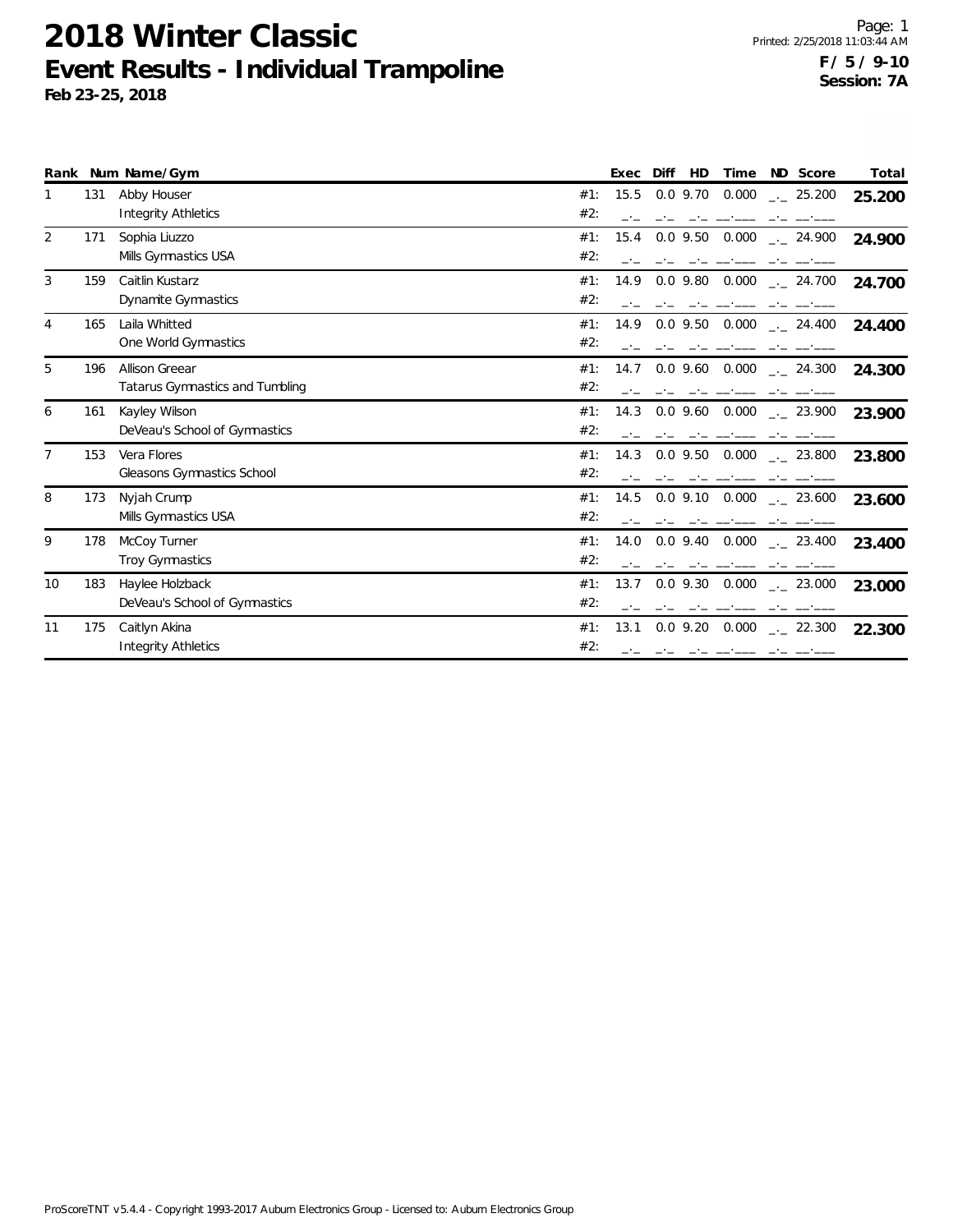|                |     | Rank Num Name/Gym                    |     | Exec | Diff | HD          | Time                                                                                                                                                                                                                           | ND Score                                             | Total  |
|----------------|-----|--------------------------------------|-----|------|------|-------------|--------------------------------------------------------------------------------------------------------------------------------------------------------------------------------------------------------------------------------|------------------------------------------------------|--------|
| 1              | 322 | Taryn Askvig                         | #1: | 15.7 |      | $0.0$ 9.80  | 0.000                                                                                                                                                                                                                          | . 25.500                                             | 25.500 |
|                |     | Airborne Academy                     | #2: |      |      |             |                                                                                                                                                                                                                                |                                                      |        |
| 2              | 300 | Donyanna Pannell                     | #1: | 14.8 |      | $0.0$ 9.80  | 0.000                                                                                                                                                                                                                          | $-24.600$                                            | 24.600 |
|                |     | DeVeau's School of Gymnastics        | #2: |      |      |             |                                                                                                                                                                                                                                |                                                      |        |
| 3              | 260 | <b>Madison Brooks</b>                | #1: | 15.4 |      |             | $0.0$ 9.10 $0.000$                                                                                                                                                                                                             | $\frac{1}{2}$ 24.500                                 | 24.500 |
|                |     | DeVeau's School of Gymnastics        | #2: |      |      |             |                                                                                                                                                                                                                                |                                                      |        |
| 4              | 293 | Addison Marsh                        | #1: | 14.6 |      |             | $0.0$ 9.80 $0.000$                                                                                                                                                                                                             | $\frac{1}{2}$ 24.400                                 | 24.400 |
|                |     | DeVeau's School of Gymnastics        | #2: |      |      |             |                                                                                                                                                                                                                                |                                                      |        |
| 5              | 202 | <b>Addyson Starnes</b>               | #1: | 14.2 |      |             | $0.0$ 9.60 $0.000$                                                                                                                                                                                                             | $-23.800$                                            | 23.800 |
|                |     | <b>MJM Studios</b>                   | #2: |      |      |             |                                                                                                                                                                                                                                |                                                      |        |
| 6              | 247 | Kallin Mc Adam                       | #1: | 14.1 |      |             | $0.0$ 9.60 $0.000$                                                                                                                                                                                                             | $\sim$ 23.700                                        | 23.700 |
|                |     | Gleasons Gymnastics Maple Grove      | #2: |      |      |             |                                                                                                                                                                                                                                |                                                      |        |
| $\overline{7}$ | 278 | Katherine Snook                      | #1: | 13.9 |      |             | $0.0$ 9.10 $0.000$                                                                                                                                                                                                             | $-23.000$                                            | 23.000 |
|                |     | DeVeau's School of Gymnastics        | #2: |      |      |             |                                                                                                                                                                                                                                |                                                      |        |
| 8              | 295 | Avery Casey                          | #1: | 13.9 |      |             |                                                                                                                                                                                                                                | $0.0$ 9.00 0.000 $_{\leftarrow}$ 22.900              | 22.900 |
|                |     | <b>Integrity Athletics</b>           | #2: |      |      |             |                                                                                                                                                                                                                                |                                                      |        |
| 9              | 218 | Lauren King                          | #1: | 13.0 |      |             | $0.0$ 9.60 $0.000$                                                                                                                                                                                                             | $\frac{1}{2}$ 22.600                                 | 22.600 |
|                |     | <b>Troy Gymnastics</b>               | #2: |      |      |             |                                                                                                                                                                                                                                |                                                      |        |
| 10             | 281 | Veda Puzzuoli                        | #1: | 12.3 |      |             | $0.0$ 9.70 $0.000$                                                                                                                                                                                                             | . 22.000                                             | 22.000 |
|                |     | <b>Flipspot Gymnastics and Cheer</b> | #2: |      |      |             |                                                                                                                                                                                                                                |                                                      |        |
| 11             | 325 | Riley Catlin                         | #1: | 10.3 |      |             | $0.0\,6.90\,0.000$                                                                                                                                                                                                             | . 17.200                                             | 17.200 |
|                |     | <b>Troy Gymnastics</b>               | #2: |      |      |             |                                                                                                                                                                                                                                |                                                      |        |
| 12             | 208 | Jessica Balas                        | #1: | 2.8  |      | 0.0 1.80    | 0.000                                                                                                                                                                                                                          | 4.600<br>$\rightarrow$                               | 4.600  |
|                |     | <b>Integrity Athletics</b>           | #2: |      |      |             |                                                                                                                                                                                                                                |                                                      |        |
| 13             | 272 | Olivia Liuzzo                        | #1: | 1.0  |      | 0.0 1.00    | 0.000                                                                                                                                                                                                                          | 2.000<br>$\rightarrow$                               | 2.000  |
|                |     | Mills Gymnastics USA                 | #2: |      |      |             |                                                                                                                                                                                                                                |                                                      |        |
| 14             | 243 | Jersey Erickson                      | #1: | 0.0  |      | $0.0\ 0.00$ | 0.000                                                                                                                                                                                                                          | $\begin{bmatrix} -1 \\ -1 \\ -1 \end{bmatrix}$ 0.000 | 0.000  |
|                |     | Mills Gymnastics USA                 | #2: |      |      |             | and the contract of the contract of the contract of the contract of the contract of the contract of the contract of the contract of the contract of the contract of the contract of the contract of the contract of the contra |                                                      |        |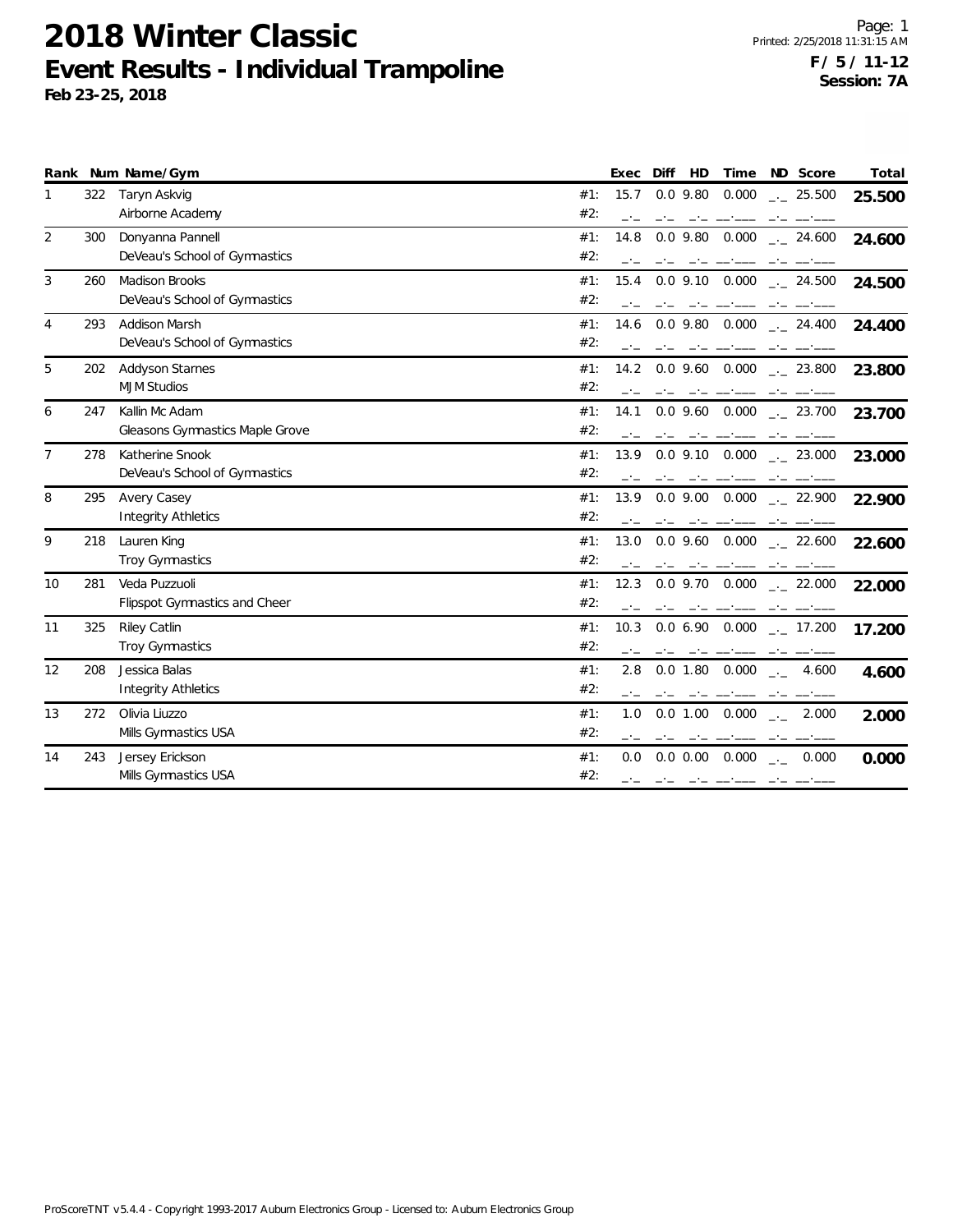|                |     | Rank Num Name/Gym             |     | Exec | Diff | HD            | Time  | ND Score     | Total  |
|----------------|-----|-------------------------------|-----|------|------|---------------|-------|--------------|--------|
|                | 689 | Josie Callendar               | #1: | 26.5 |      | $0.0 \, 0.00$ | 0.000 | $0.0$ 26.500 | 26.500 |
|                |     | For the Kidz                  | #2: |      |      |               |       |              |        |
| 2              | 487 | Madelyn Boxler                | #1: | 25.1 |      | $0.0 \, 0.00$ | 0.000 | 0.025.100    | 25.100 |
|                |     | DeVeau's School of Gymnastics | #2: |      |      |               |       |              |        |
| 3              | 439 | Abigail Replogle              | #1: | 24.8 |      | $0.0 \, 0.00$ | 0.000 | $0.0$ 24.800 | 24.800 |
|                |     | DeVeau's School of Gymnastics | #2: |      |      |               |       |              |        |
| 4 <sub>T</sub> | 408 | Ella Desmarais                | #1: | 23.8 |      | $0.0 \, 0.00$ | 0.000 | $0.0$ 23.800 | 23.800 |
|                |     | DeVeau's School of Gymnastics | #2: |      |      |               |       |              |        |
| 5T             | 404 | Samantha Mazzola              | #1: | 23.8 |      | $0.0 \, 0.00$ | 0.000 | 0.0 23.800   | 23.800 |
|                |     | Flipspot Gymnastics and Cheer | #2: |      |      |               |       |              |        |
| 6              | 387 | Mabel Murphy                  | #1: | 21.8 |      | $0.0 \, 0.00$ | 0.000 | $0.0$ 21.800 | 21.800 |
|                |     | DeVeau's School of Gymnastics | #2: |      |      |               |       |              |        |
|                | 341 | Savana Sonier                 | #1: | 4.8  | 0.0  | 0.00          | 0.000 | 0.0<br>4.800 | 4.800  |
|                |     | Airborne Academy              | #2: |      |      |               |       |              |        |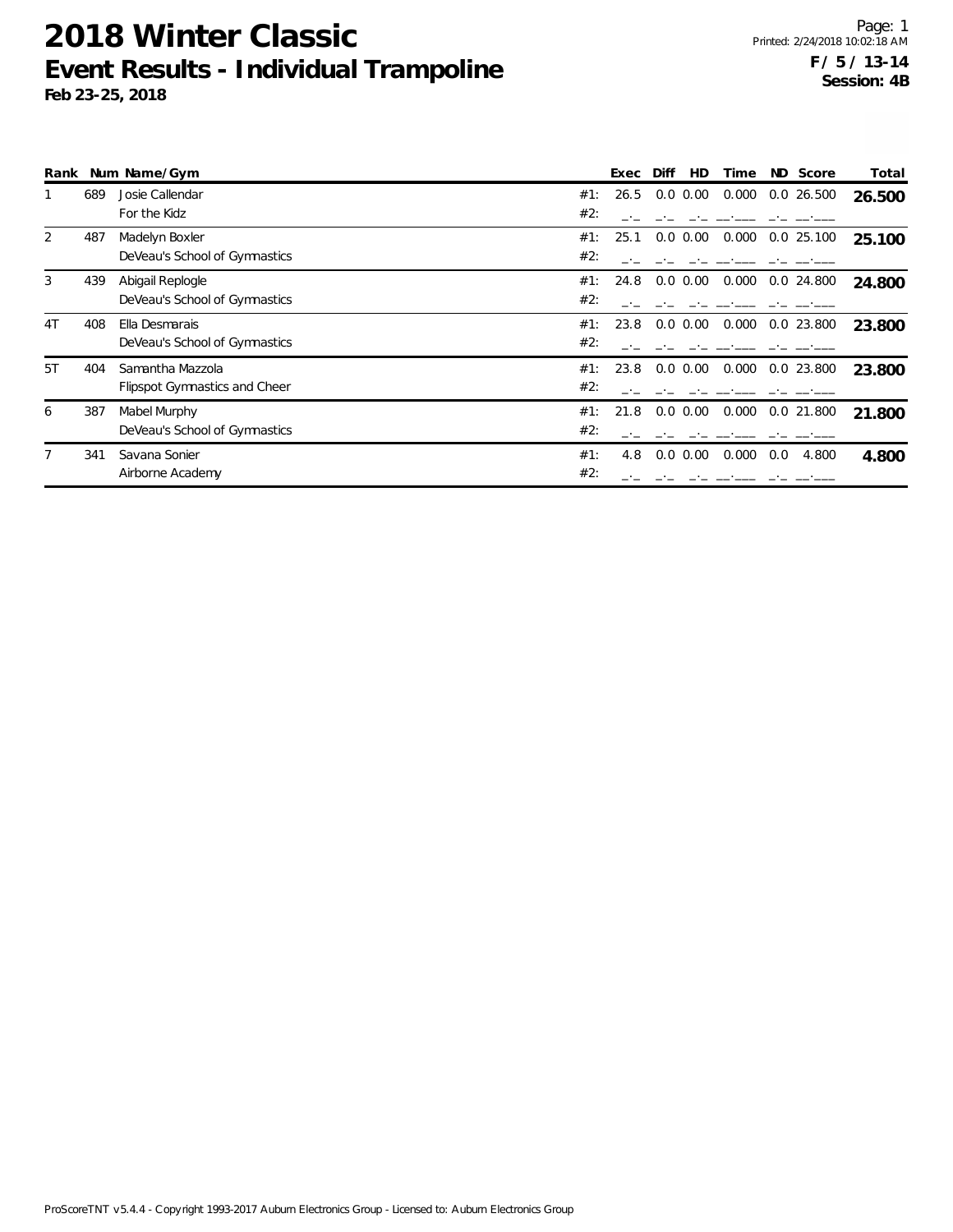|     | Rank Num Name/Gym      |     | Exec |  | Diff HD Time ND Score                               |                                   | Total                                               |
|-----|------------------------|-----|------|--|-----------------------------------------------------|-----------------------------------|-----------------------------------------------------|
| 828 | Madison Unger          |     |      |  |                                                     |                                   | #1: 13.7 0.0 9.30 0.000 $\rightarrow$ 23.000 23.000 |
|     | World Champions Centre | #2: |      |  | <u>المستحقين المحت المستحقين المحت المحت المحتر</u> |                                   |                                                     |
| 573 | Kathyrn Bogema         |     |      |  |                                                     | $\#1$ : 5.8 0.0 3.50 0.000  9.300 | 9.300                                               |
|     | Mills Gymnastics USA   |     |      |  |                                                     |                                   |                                                     |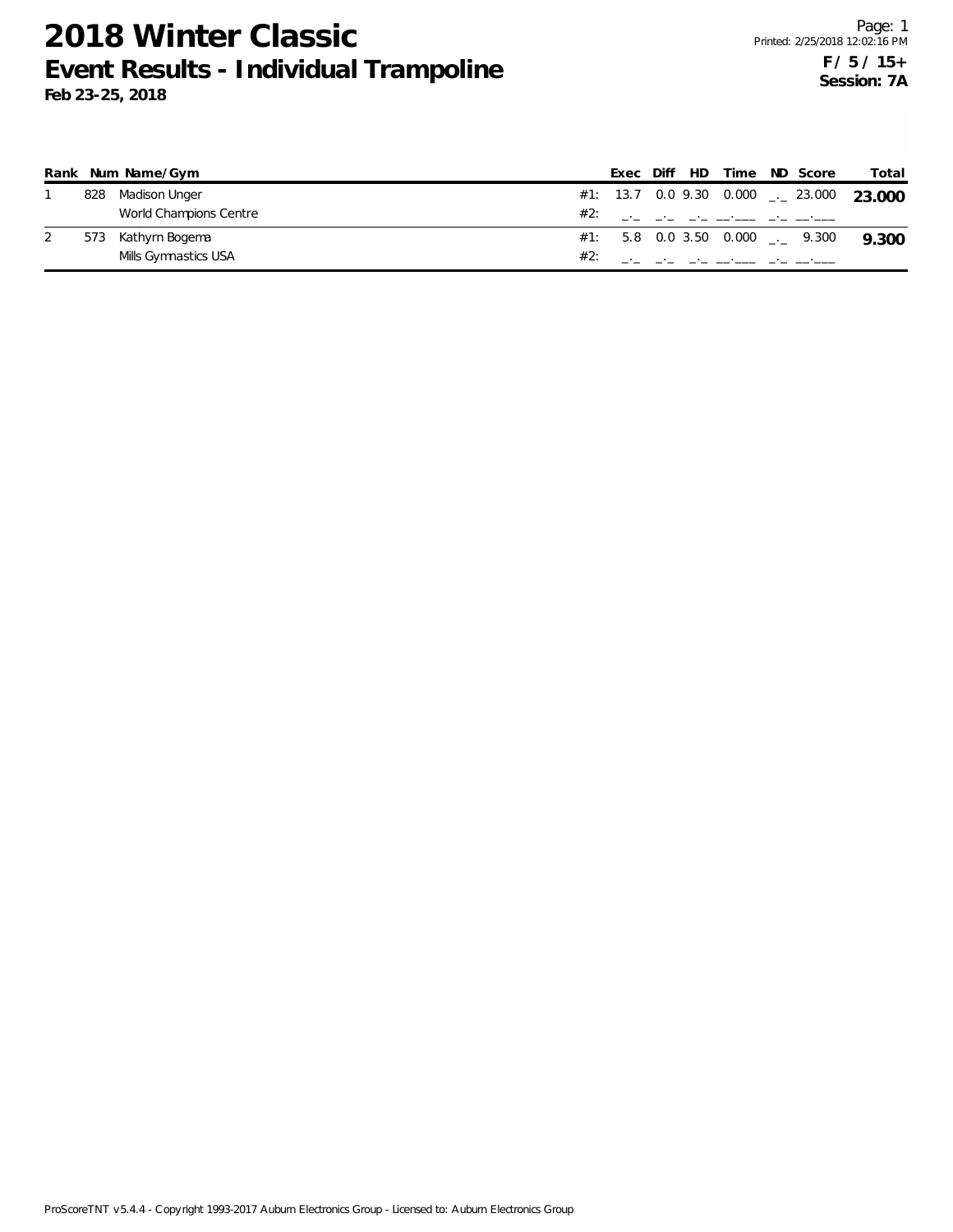|   |     | Rank Num Name/Gym          |     | Exec             | Diff | HD | Time                                                                                      | ND Score    | Total                                     |
|---|-----|----------------------------|-----|------------------|------|----|-------------------------------------------------------------------------------------------|-------------|-------------------------------------------|
|   | 139 | Jasly Liles                |     |                  |      |    | $\#1$ : 24.9 0.0 0.00 0.000 0.0 24.900                                                    |             | 24.900                                    |
|   |     | <b>MJM Studios</b>         | #2: |                  |      |    | the company of the company of the company of the company of the company of the company of |             |                                           |
| 2 | 184 | Logan Baumer Campe         |     |                  |      |    |                                                                                           |             | #1: 22.0 0.0 0.00 0.000 0.0 22.000 22.000 |
|   |     | Gleasons Gymnastics School | #2: |                  |      |    | the control of the control of the control of the control of                               |             |                                           |
| 3 | 163 | Jordyn Clark               |     | #1: 7.3 0.0 0.00 |      |    | 0.000                                                                                     | $0.0$ 7.300 | 7.300                                     |
|   |     | One World Gymnastics       | #2: |                  |      |    |                                                                                           |             |                                           |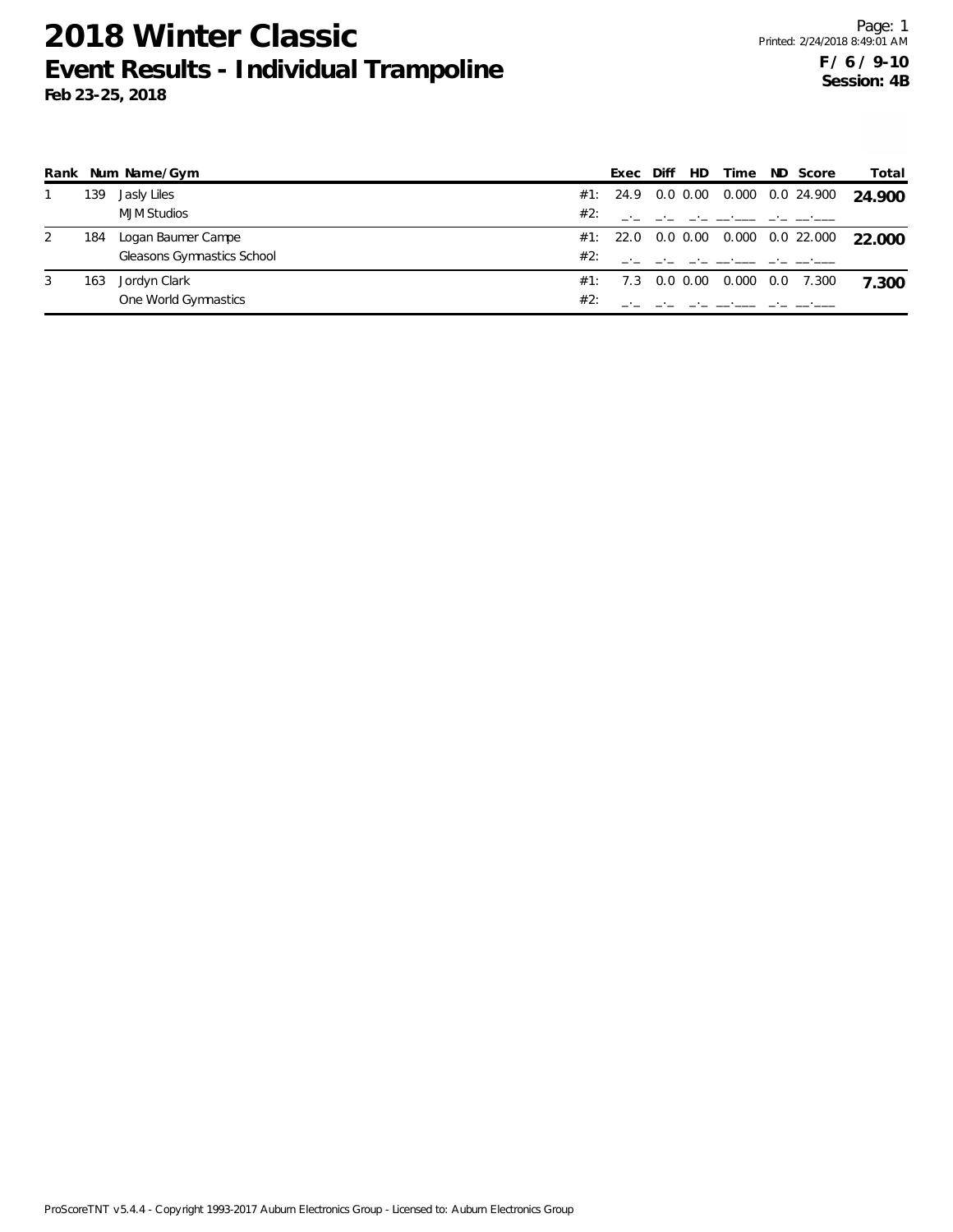|    |     | Rank Num Name/Gym     |     | Exec              | Diff | HD.           | Time  | ND Score   | Total  |
|----|-----|-----------------------|-----|-------------------|------|---------------|-------|------------|--------|
| 1T | 215 | Caden Cypher          |     | #1: 24.9 0.0 0.00 |      |               | 0.000 | 0.0 24.900 | 24.900 |
|    |     | For the Kidz          | #2: |                   |      |               |       |            |        |
| 2T | 346 | Michael Varnes        |     | #1: 24.9 0.0 0.00 |      |               | 0.000 | 0.0 24.900 | 24.900 |
|    |     | For the Kidz          | #2: |                   |      |               |       |            |        |
| 3  | 279 | Nicklas Thompson      |     | #1: 22.5 0.0 0.00 |      |               | 0.000 | 0.0 22.500 | 22.500 |
|    |     | For the Kidz          | #2: |                   |      |               |       |            |        |
| 4  | 219 | <b>Blake Heinonen</b> |     | #1: 21.7          |      | $0.0 \, 0.00$ | 0.000 | 0.0 21.700 | 21.700 |
|    |     | Gymnastics Etc.       | #2: |                   |      |               |       |            |        |

ProScoreTNT v5.4.4 - Copyright 1993-2017 Auburn Electronics Group - Licensed to: Auburn Electronics Group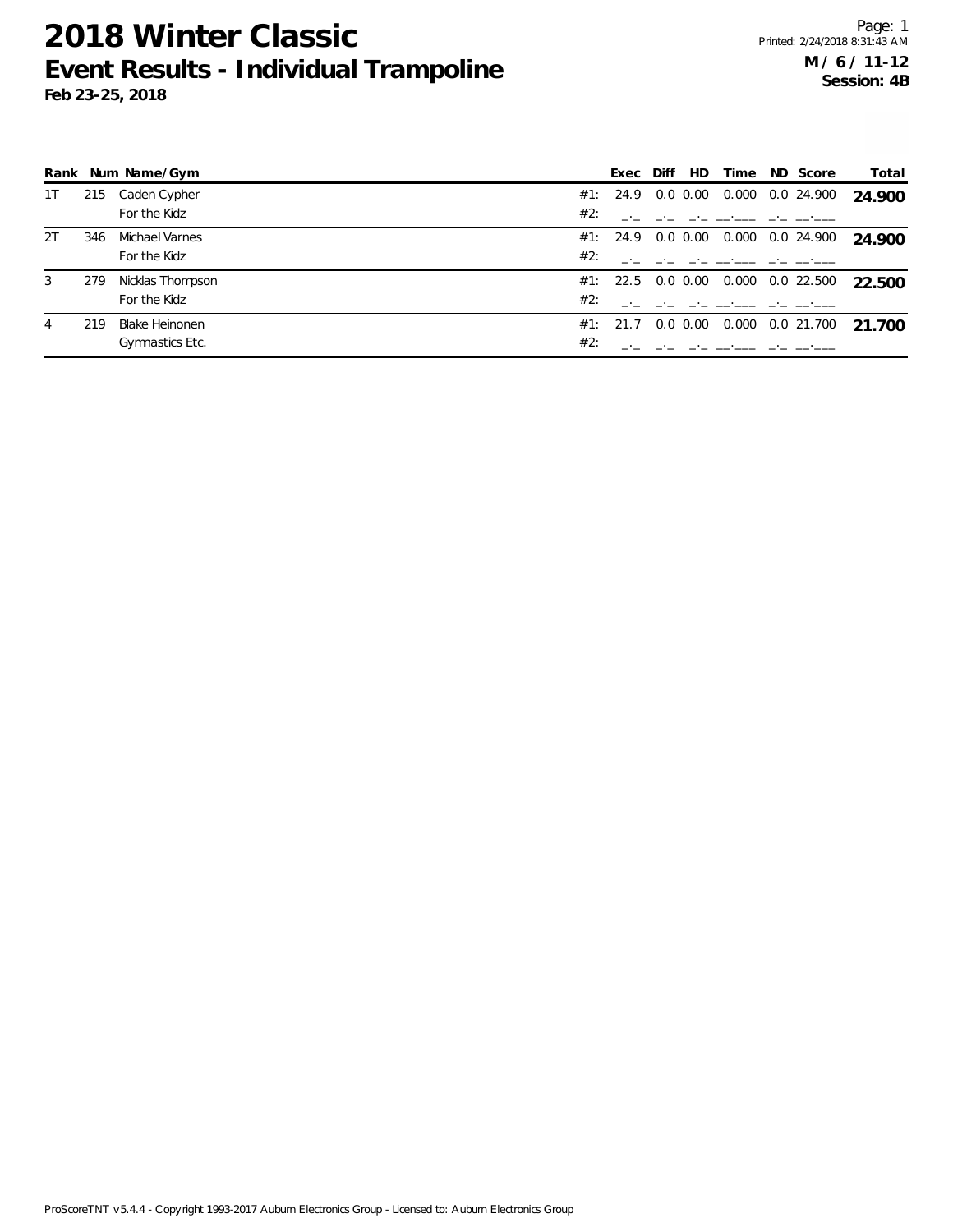|   |     | Rank Num Name/Gym                    |     | Exec | Diff        | HD<br>Time | ND Score     | Total  |
|---|-----|--------------------------------------|-----|------|-------------|------------|--------------|--------|
|   | 261 | Brynn Ashley-Grochowski              | #1: | 25.1 | $0.0\ 0.00$ | 0.000      | 0.025.100    | 25.100 |
|   |     | Gleasons Gymnastics Maple Grove      | #2: |      |             |            |              |        |
| 2 | 830 | Danica Kelley                        | #1: | 25.0 | $0.0\ 0.00$ | 0.000      | $0.0$ 25.000 | 25.000 |
|   |     | World Champions Centre               | #2: |      |             |            |              |        |
| 3 | 236 | Felicia Morrison                     | #1: | 23.5 | $0.0\ 0.00$ | 0.000      | $0.0$ 23.500 | 23.500 |
|   |     | Mills Gymnastics USA                 | #2: |      |             |            |              |        |
| 4 | 257 | Teya Baxter                          | #1: | 23.4 | $0.0\ 0.00$ | 0.000      | $0.0$ 23.400 | 23.400 |
|   |     | Seattle Gymnastics-Ballard           | #2: |      |             |            |              |        |
| 5 | 307 | Kacey Bauer                          | #1: | 23.1 | $0.0\ 0.00$ | 0.000      | $0.0$ 23.100 | 23.100 |
|   |     | <b>Flipspot Gymnastics and Cheer</b> | #2: |      |             |            |              |        |
| 6 | 255 | Grace Perrera                        | #1: | 22.6 | $0.0\ 0.00$ | 0.000      | $0.0$ 22.600 | 22.600 |
|   |     | <b>Flipspot Gymnastics and Cheer</b> | #2: |      |             |            |              |        |
|   | 320 | Allison Seifert                      | #1: | 22.5 | $0.0\ 0.00$ | 0.000      | 0.0 22.500   | 22.500 |
|   |     | Mills Gymnastics USA                 | #2: |      |             |            |              |        |
| 8 | 217 | Josephine Monette                    | #1: | 20.1 | $0.0\ 0.00$ | 0.000      | 0.020.100    | 20.100 |
|   |     | <b>Flipspot Gymnastics and Cheer</b> | #2: |      |             |            |              |        |
| 9 | 304 | Kaylin Stepp                         | #1: | 20.0 | $0.0\ 0.00$ | 0.000      | 0.020.000    | 20.000 |
|   |     | Mills Gymnastics USA                 | #2: |      |             |            |              |        |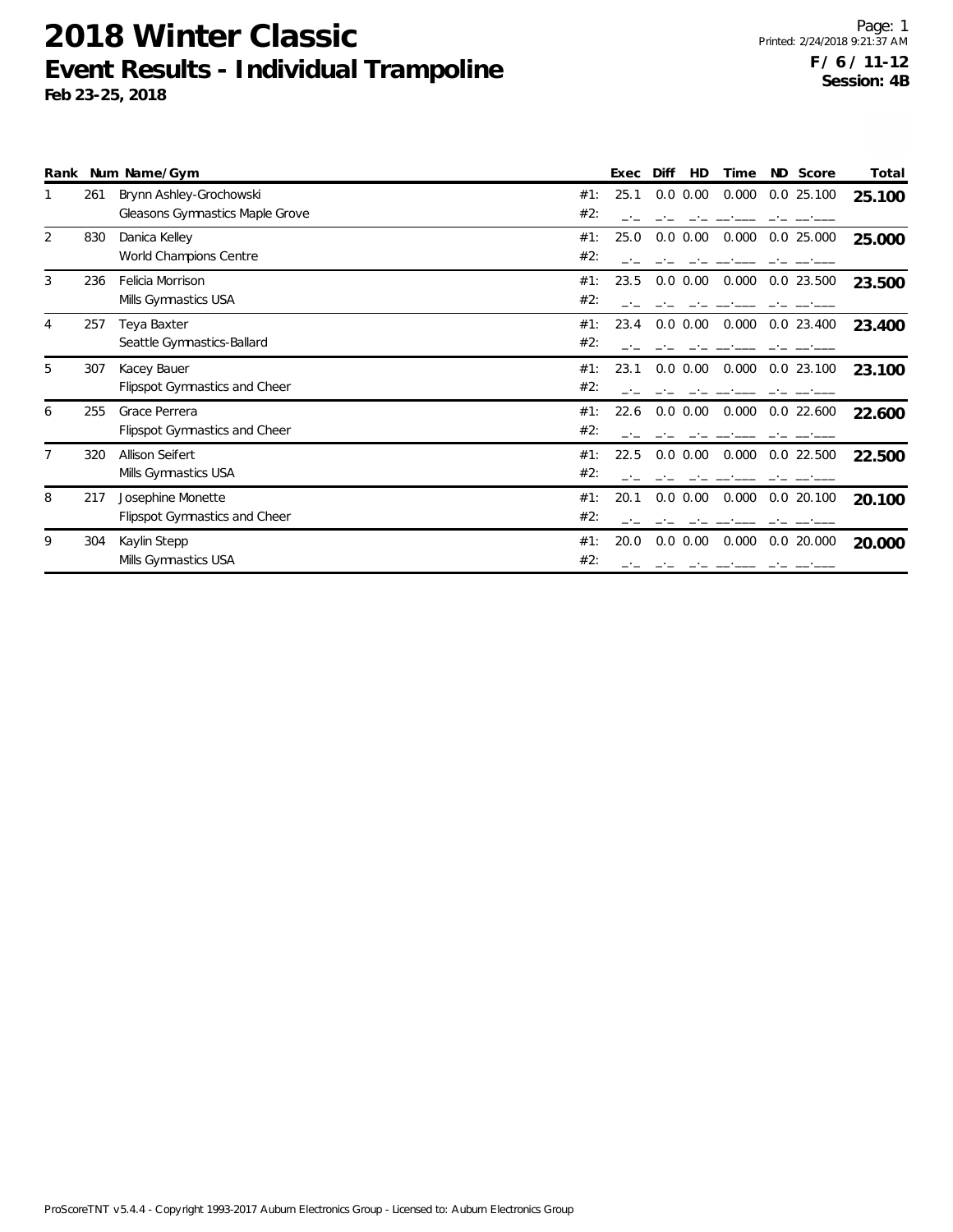|   |     | Rank Num Name/Gym             |     | Exec              | Diff | HD. | Time  | ND Score         | Total  |
|---|-----|-------------------------------|-----|-------------------|------|-----|-------|------------------|--------|
|   | 393 | <b>Brandon Frasure</b>        |     | #1: 26.5 0.0 0.00 |      |     | 0.000 | 0.0 26.500       | 26.500 |
|   |     | Integrity Athletics           | #2: |                   |      |     |       |                  |        |
| 2 | 385 | Carter VanSprange             |     | #1: 24.6 0.0 0.00 |      |     |       | 0.000 0.0 24.600 | 24.600 |
|   |     | For the Kidz                  | #2: |                   |      |     |       |                  |        |
| 3 | 394 | Troy Borero                   |     | #1: 24.3 0.0 0.00 |      |     |       | 0.000 0.0 24.300 | 24.300 |
|   |     | DeVeau's School of Gymnastics | #2: |                   |      |     |       |                  |        |
| 4 | 456 | Ryder Longtin                 |     | #1: 23.6 0.0 0.00 |      |     |       | 0.000 0.0 23.600 | 23.600 |
|   |     | For the Kidz                  | #2: |                   |      |     |       |                  |        |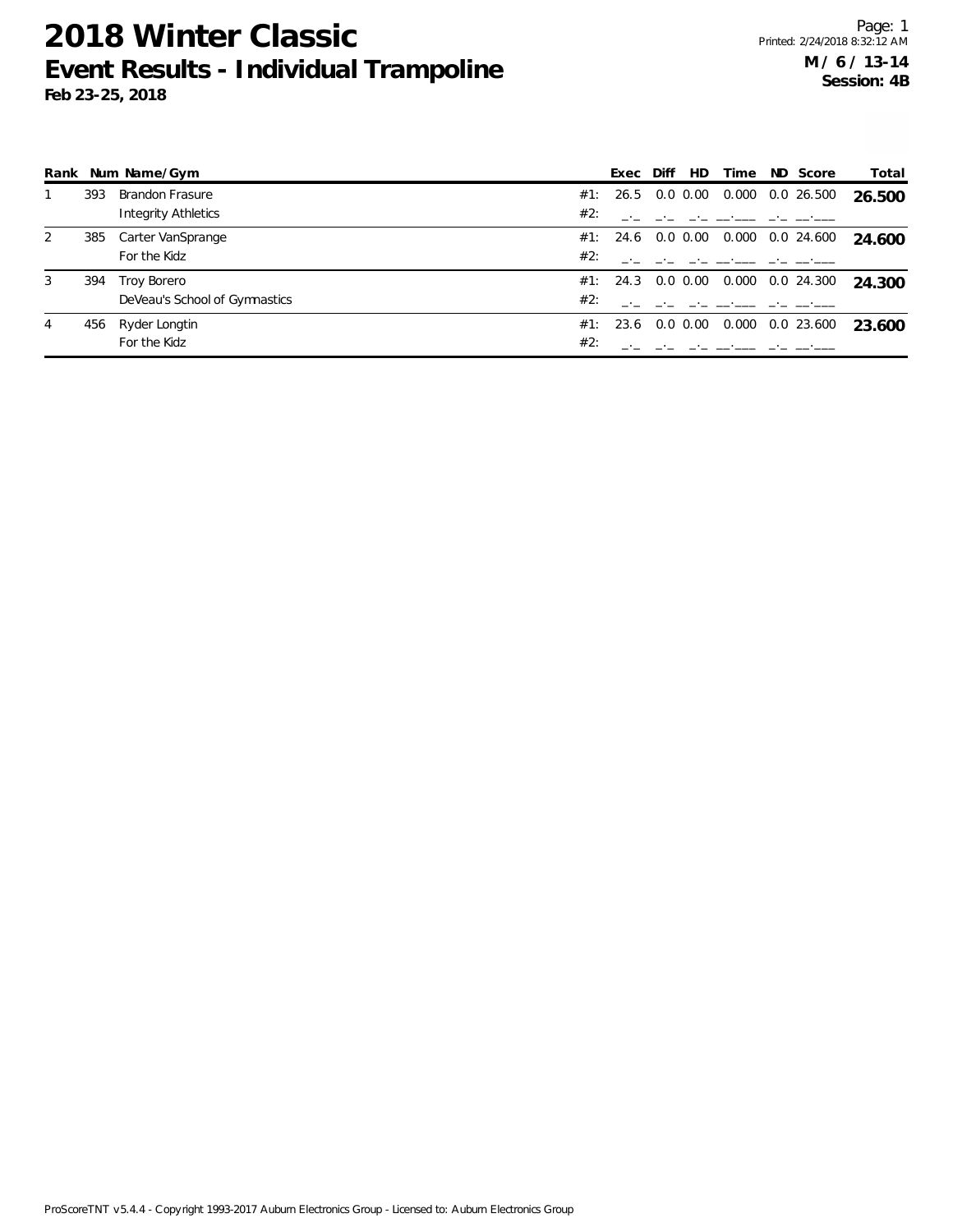|   |     | Rank Num Name/Gym               |     | Exec              | Diff | HD.           | Time  |     | ND Score   | Total  |
|---|-----|---------------------------------|-----|-------------------|------|---------------|-------|-----|------------|--------|
|   | 425 | Arlena Allen                    | #1: | 26.6              |      | $0.0 \, 0.00$ | 0.000 |     | 0.0 26.600 | 26.600 |
|   |     | Integrity Athletics             | #2: |                   |      |               |       |     |            |        |
| 2 | 365 | Avery Roe                       |     | #1: 26.2 0.0 0.00 |      |               | 0.000 |     | 0.0 26.200 | 26.200 |
|   |     | DeVeau's School of Gymnastics   | #2: |                   |      |               |       |     |            |        |
| 3 | 400 | Carys Wygal                     |     | #1: 26.1 0.0 0.00 |      |               | 0.000 |     | 0.0 26.100 | 26.100 |
|   |     | Tennessee Elite Gymnastics      | #2: |                   |      |               |       |     |            |        |
| 4 | 416 | Izabella Davis                  | #1: | 9.5               |      | $0.0\,0.00$   | 0.000 | 0.0 | 9.500      | 9.500  |
|   |     | Tatarus Gymnastics and Tumbling | #2: |                   |      |               |       |     |            |        |

ProScoreTNT v5.4.4 - Copyright 1993-2017 Auburn Electronics Group - Licensed to: Auburn Electronics Group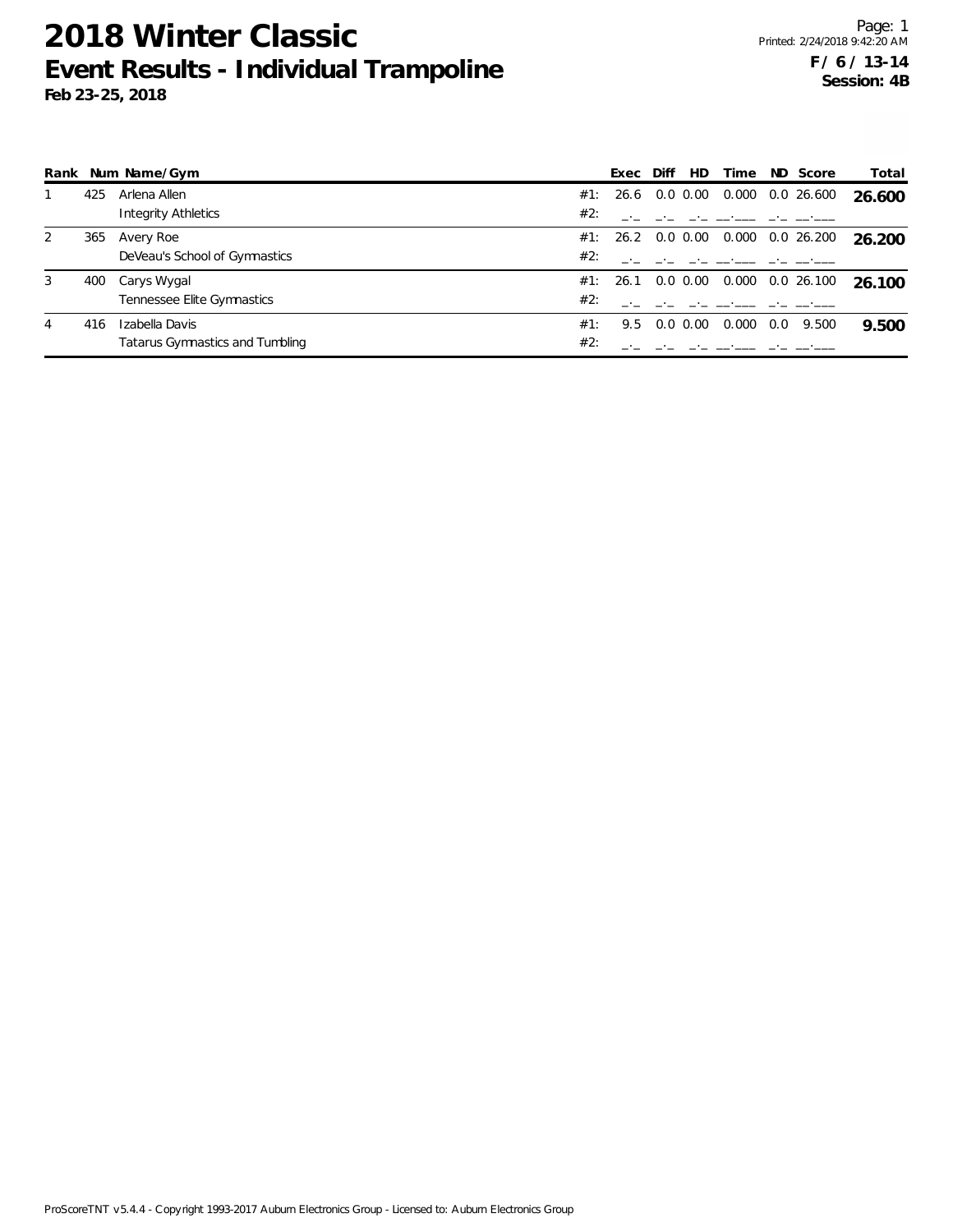|  | Rank Num Name/Gym             |  |  | Exec Diff HD Time ND Score                      | Total |
|--|-------------------------------|--|--|-------------------------------------------------|-------|
|  | 563 Aidan Maroney             |  |  | #1: 24.6  0.0  0.00  0.000  0.0  24.600  24.600 |       |
|  | DeVeau's School of Gymnastics |  |  | المستحقق المحتار المستحقق المحتار المحتار المحت |       |